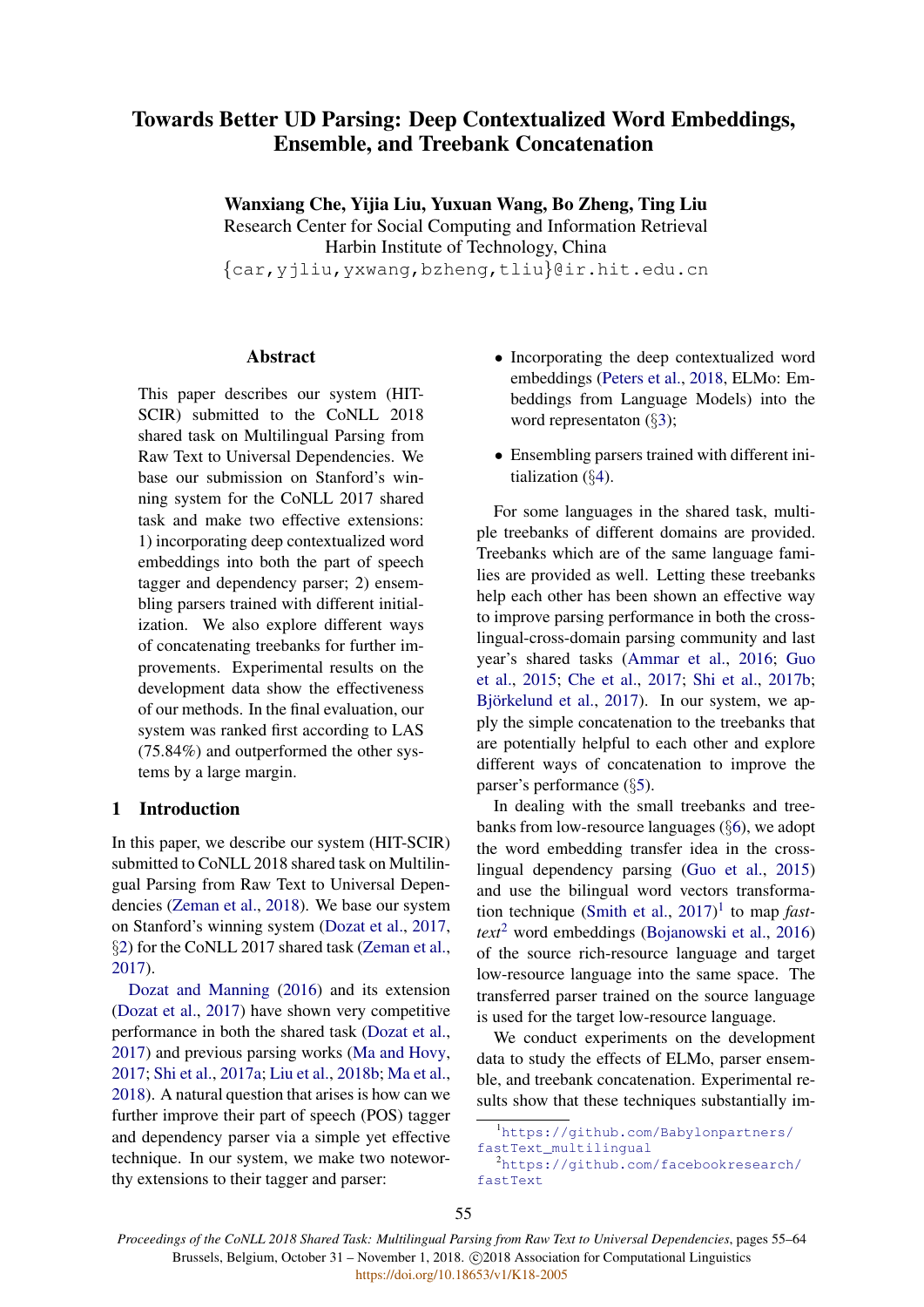prove the parsing performance. Using these techniques, our system achieved an averaged LAS of 75.84 on the official test set and was ranked the first according to LAS [\(Zeman et al.,](#page-8-0) [2018\)](#page-8-0). This result significantly outperforms the others by a large margin. $3$ 

We release our pre-trained ELMo for many languages at [https://github.com/](https://github.com/HIT-SCIR/ELMoForManyLangs) [HIT-SCIR/ELMoForManyLangs](https://github.com/HIT-SCIR/ELMoForManyLangs).

## <span id="page-1-0"></span>2 Deep Biaffine Parser

We based our system on the tagger and parser of [Dozat et al.](#page-7-0) [\(2017\)](#page-7-0). The core idea of the tagger and parser is using an LSTM network to produce the vector representation for each word and then predict POS tags and dependency relations using the representation. For the tagger whose input is the word alone, this representation is calculated as

$$
\mathbf{h}_i = \text{BiLSTM}(\mathbf{h}_0, (\mathbf{v}_1^{(word)}, ..., \mathbf{v}_n^{(word)}))_i
$$

where  $\mathbf{v}_i^{(word)}$  $i^{(word)}$  is the word embeddings. After getting  $h_i$ , the scores of tags are calculated as

$$
\mathbf{h}_i^{(pos)} = \text{MLP}^{(pos)}(\mathbf{h}_i)
$$

$$
\mathbf{s}_i^{(pos)} = W \cdot \mathbf{h}_i^{(pos)} + \mathbf{b}^{(pos)}
$$

$$
y_i^{(pos)} = \operatorname*{argmax}_{j} s_{i,j}^{(pos)}
$$

where each element in  $s_i^{(pos)}$  $i^{(pos)}$  represents the possibility that  $i$ -th word is assigned with corresponding tag.

For the parser whose inputs are the word and POS tag, such representation is calculated as

$$
\begin{aligned} \mathbf{x}_i &= \mathbf{v}_i^{(word)} \oplus \mathbf{v}_i^{(tag)}\\ \mathbf{h}_i &= \textrm{BiLSTM}(\mathbf{h}_0, (\mathbf{x}_1, ..., \mathbf{x}_n))_i \end{aligned}
$$

And a pair of representations are fed into a biaffine classifier to predict the possibility that there is a dependency arc between these two words. The scores over all head words are calculated as

$$
\mathbf{s}_{i}^{(arc)} = H^{(arc-head)}W^{(arc)}\mathbf{h}_{i}^{(arc-dep)}
$$

$$
+ H^{(arc-head)}\mathbf{b}^{(arc)}
$$

$$
y^{(arc)} = \operatorname*{argmax}_{j} s_{i,j}^{(arc)}
$$

where  $h_i^{(arc-dep)}$  $i^{(arc-aep)}$  is computed by feeding  $h_i$  into an MLP and  $H^{(arc-head)}$  is the stack of  $\mathbf{h}_{i}^{(arc-head)}$ i

which is calculated in the same way as  $h_i^{(arc-dep)}$ i but using another MLP. After getting the head  $y^{(arc)}$  word, its relation with *i*-th word is decided by calculating

$$
\mathbf{s}_{i}^{(rel)} = \mathbf{h}_{y^{(arc)}}^{T(rel-head)} \mathbf{U}^{(rel)} \mathbf{h}_{i}^{(rel-dep)}
$$

$$
+ W^{(rel)} (\mathbf{h}_{i}^{(rel-dep)} \oplus \mathbf{h}_{y^{(arc)}}^{T(rel-head)})
$$

$$
+ \mathbf{b}^{(rel)},
$$

$$
y^{(rel)} = \operatorname*{argmax}_{j} s_{i,j}^{(rel)}
$$

where  $h^{(rel-head)}$  and  $h^{(rel-dep)}$  are calculated in the same way as  $h_i^{(arc-dep)}$  $\binom{(arc-dep)}{i}$  and  $\mathbf{h}^{(arc-head)}_i$  $\frac{(arc-mean)}{i}$ .

This decoding process can lead to cycles in the result. [Dozat et al.](#page-7-0) [\(2017\)](#page-7-0) employed an iterative fixing methods on the cycles. We encourage the reader of this paper to refer to their paper for more details on training and decoding.

For both the biaffine tagger and parser, the word embedding  $v_i^{(word)}$  $i^{(word)}$  is obtained by summing a finetuned token embedding  $w_i$ , a fixed word2vec embedding  $\mathbf{p}_i$ , and an LSTM-encoded character representation  $\hat{\mathbf{v}}_i$  as

$$
\mathbf{v}_i^{(word)} = \mathbf{w}_i + \mathbf{p}_i + \hat{\mathbf{v}}_i.
$$

# <span id="page-1-1"></span>3 Deep Contextualized Word Embeddings

Deep contextualized word embeddings [\(Peters](#page-8-3) [et al.,](#page-8-3) [2018,](#page-8-3) ELMo) has shown to be very effective on a range of syntactic and semantic tasks and it's straightforward to obtain ELMo by using an LSTM network to encode words in a sentence and training the LSTM network with language modeling objective on large-scale raw text. More specifically, the  $\mathbf{ELMo}_{i}$  is computed by first computing the hidden representation  $\mathbf{h}_i^{(LM)}$  $\sum_{i=1}^{\lfloor L/M \rfloor}$  as

$$
\mathbf{h}_{i}^{(LM)} = \textrm{BiLSTM}^{(LM)}(\mathbf{h}_{0}^{(LM)}, (\tilde{\mathbf{v}}_{1}, ..., \tilde{\mathbf{v}}_{n}))_{i}
$$

where  $\tilde{v}_i$  is the output of a CNN over characters, then attentively summing and scaling different layers of  $\mathbf{h}_{i,j}^{(LM)}$  with  $s_j$  and  $\gamma$  as

$$
\mathbf{ELMo}_{i} = \gamma \sum_{j=0}^{L} s_{j} \mathbf{h}_{i,j}^{(LM)},
$$

where L is the number of layers and  $h_{i,0}^{(LM)}$  $\mathbf{e}_{i,0}^{(LM)}$  is identical to  $\tilde{\mathbf{v}}_i$ . In our system, we follow [Peters et al.](#page-8-3) [\(2018\)](#page-8-3) and use a two-layer bidirectional LSTM as our BiLSTM $^{(LM)}$ .

<span id="page-1-2"></span><sup>3</sup>[http://universaldependencies.org/](http://universaldependencies.org/conll18/results.html) [conll18/results.html](http://universaldependencies.org/conll18/results.html)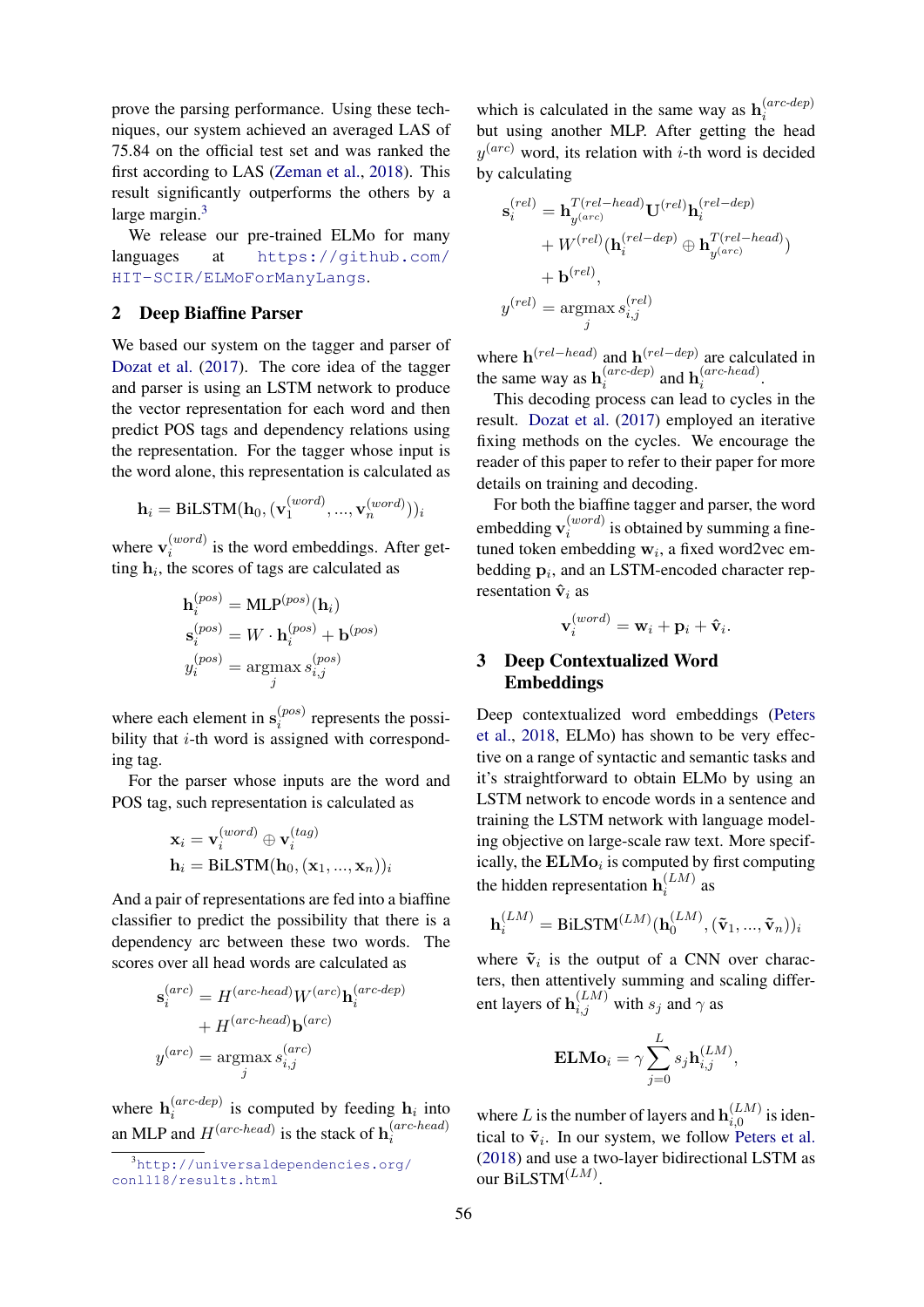In this paper, we study the usage of ELMo for improving both the tagger and parser and make several simplifications. Different from [Peters et al.](#page-8-3) [\(2018\)](#page-8-3), we treat the output of ELMo as a fixed representation and do not tune its parameters during tagger and parser training. Thus, we cancel the layer-wise attention scores  $s_i$  and the scaling factor  $\gamma$ , which means

$$
\mathbf{ELMo}_{i} = \sum_{j=0}^{2} \mathbf{h}_{i,j}^{(LM)}.
$$

In our preliminary experiments, using  $h_{i,0}^{(LM)}$  $\sum_{i,0}^{\left(LM\right)}$  for  $\mathbf{ELMo}_{i}$  yields better performance on some treebanks. In our final submission, we decide using either  $\sum_{j=0}^2 \mathbf{h}_{i,j}^{(LM)}$  or  $\mathbf{h}_{i,0}^{(LM)}$  $i,0}^{(L)M}$  based on their development.

After getting  $\mathbf{ELMo}_{i}$ , we project it to the same dimension as  $\mathbf{v}_i^{(word)}$  $i^{(word)}$  and use it as an additional word embedding. The calculation of  $\mathbf{v}_i^{(word)}$  $i^{(word)}$  becomes

$$
\mathbf{v}_i^{(word)} = \mathbf{w}_i + \mathbf{p}_i + \hat{\mathbf{v}}_i + W^{(ELMo)} \cdot \mathbf{ELMo}_i
$$

for both the tagger and parser. We need to note that training the tagger and parser includes  $W^{(ELMo)}$ . To avoid overfitting, we impose a dropout function on projected vector  $W^{(ELMo)}$   $\cdot$   $\mathbf{ELMo}_{i}$  during training.

## <span id="page-2-0"></span>4 Parser Ensemble

According to [Reimers and Gurevych](#page-8-6) [\(2017\)](#page-8-6), neural network training can be sensitive to initialization and [Liu et al.](#page-7-10) [\(2018a\)](#page-7-10) shows that ensemble neural network trained with different initialization leads to performance improvements. We follow their works and train three parsers with different initialization, then ensemble these parsers by averaging their softmaxed output scores as

$$
\mathbf{s}_{i}^{(rel)} = \frac{1}{3}\sum_{m=1}^{3}\text{softmax}(\mathbf{s}_{i}^{(m,rel)}).
$$

## <span id="page-2-1"></span>5 Treebank Concatenation

For 15 out of the 58 languages in the shared task, multiple treebanks from different domains are provided. There are also treebanks that come from the same language family. Taking the advantages of the relation between treebanks has been shown a promising direction in both the research community [\(Ammar et al.,](#page-7-5) [2016;](#page-7-5) [Guo et al.,](#page-7-6) [2015,](#page-7-6) [2016a\)](#page-7-11)

and in the CoNLL 2017 shared task [\(Che et al.,](#page-7-7) [2017;](#page-7-8) Björkelund et al., 2017; [Shi et al.,](#page-8-4) [2017b\)](#page-8-4). In our system, we adopt the treebank concatenation technique as [Ammar et al.](#page-7-5) [\(2016\)](#page-7-5) with one exception: only a group of treebanks from the same language (*cross-domain concatenation*) or a pair of treebanks that are typologically or geographically correlated (*cross-lingual concatenation*) is concatenated.

In our system, we tried cross-domain concatenation on *nl*, *sv*, *ko*, *it*, *en*, *fr*, *gl*, *la*, *ru*, and *sl*. [4](#page-2-3) We also tried cross-lingual concatenation on *ugtr*, *uk-ru*, *ga-en*, and *sme-fi* following [Che et al.](#page-7-7) [\(2017\)](#page-7-7). However, due to the variance in vocabulary, grammatical genre, and even annotation, treebank concatenation does not guarantee to improve the model's performance. We decide the usage of concatenation by examining their development set performance. For some small treebanks which do not have development set, whether using treebank concatenation is decided through 5-fold cross validation. $5$  We show the experimental results of treebank concatenation in Section [9.3.](#page-5-0)

#### <span id="page-2-2"></span>6 Low Resources Languages

In the shared task, 5 languages are presented with training set of less than 50 sentences. 4 languages do not even have any training data. It's difficult to train reasonable parser on these low-resource languages. We deal with these treebanks by adopting the word embedding transfer idea of [Guo et al.](#page-7-6) [\(2015\)](#page-7-6). We transfer the word embeddings of the rich-resource language to the space of lowresource language using the bilingual word vectors transformation technique [\(Smith et al.,](#page-8-5) [2017\)](#page-8-5) and trained a parser using the source treebank with only pretrained word embeddings on the transformed space as  $\mathbf{v}_i^{(word)} = \mathbf{p}_i$ . The transformation matrix is automatically learned on the *fasttext* word embeddings using the same tokens shared by two languages (like punctuation).

Table [1](#page-3-0) shows our source languages for the target low-resource languages. For a treebank with a few training data, its source language is decided by testing the source parser's performance on the

<span id="page-2-3"></span><sup>&</sup>lt;sup>4</sup>We opt out *cs*,  $\hat{\mu}$ , and  $\hat{\rho}$  because all the treebanks of these languages are relatively large – they have more than 10K training sentences.

<span id="page-2-4"></span><sup>5</sup>We use *udpipe* for this part of experiments because we consider the effect of treebank concatenation as being irrelevant to the parser architecture and *udpipe* has the speed advantage in both training and testing.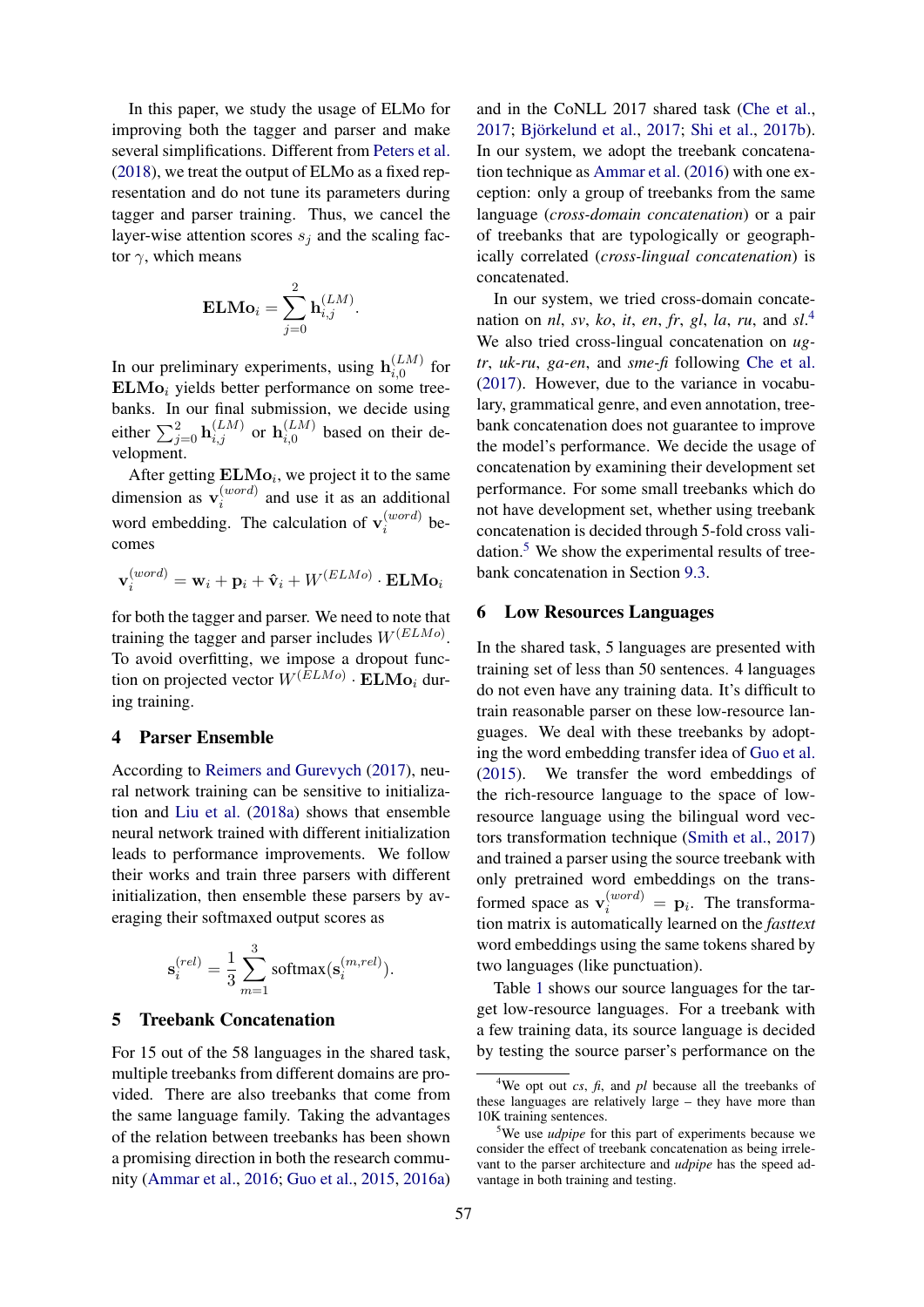<span id="page-3-0"></span>

| <i>target</i>   br fo th hy kk bxr kmr hsb |  |  |  |       |  |
|--------------------------------------------|--|--|--|-------|--|
| source   ga no zh et tr hi                 |  |  |  | fa pl |  |

Table 1: Cross-lingual transfer settings for lowresource target languages.

training data.<sup>[6](#page-3-1)</sup> For a treebank without any training data, we choose the source language according to their language family.<sup>[7](#page-3-2)</sup>

*Naija* presents an exception for our method since it does not have *fasttext* word embeddings and embedding transformation is infeasible. Since it's a dialect of English, we use the full pipeline of *en ewt* for *pcm nsc* instead.

# 7 Preprocessing

Besides improving the tagger and parser, we also consider the preprocessing as an important factor to the final performance and improve it by using the state-of-the-art system for sentence segmentation, or developing our own word segmentor for languages whose tokenizations are non-trival.

#### 7.1 Sentence Segmentation

For some treebanks, sentence segmentation can be problematic since there is no explicitly sentence delimiters. [de Lhoneux et al.](#page-7-12) [\(2017\)](#page-7-12) and [Shao](#page-8-7) [\(2017\)](#page-8-7) presented a joint tokenization and sentence segmentation model (denoted as *Uppsala segmentor*) [8](#page-3-3) that outperformed the baseline model in last year's shared task [\(Zeman et al.,](#page-8-1) [2017\)](#page-8-1). We select a set of treebanks whose *udpipe* sentence segmentation F-scores are lower than 95 on the development set and use Uppsala segmentor instead.[9](#page-3-4) Using the Uppsala segmentor leads to a development improvement of 7.67 F-score in these treebanks over *udpipe* baseline and it was ranked the first according to sentence segmentation in the final evaluation.

# 7.2 Tokenization for Chinese, Japanese, and Vietnamese

Tokenization is non-trivial for languages which do not have explicit word boundary markers, like

Chinese, Japanese, and Vietnamese. We develop our own tokenizer (denoted as *SCIR tokenizer*) for these three languages. Following [Che et al.](#page-7-7) [\(2017\)](#page-7-7) and [Zheng et al.](#page-8-8) [\(2017\)](#page-8-8), we model the tokenization as labeling the word boundary tag<sup>[10](#page-3-5)</sup> on characters and use features derived from large-scale un-labeled data to further improve the performance.<sup>[11](#page-3-6)</sup> In addition to the pointwise mutual information (PMI), we also incorporate the character ELMo into our tokenizer. Embeddings of these features are concatenated along with a bigram character embeddings as input. These techniques lead to the best tokenization performance on all the related treebanks and the average improvement over *udpipe* baseline is 7.5 in tokenization F-score.<sup>[12](#page-3-7)</sup>

#### 7.3 Preprocessing for Thai

Thai language presents a unique challenge in the preprocessing. Our survey on the Thai Wikipedia indicates that there is no explicit sentence delimiter and obtaining Thai words requires tokenization. To remedy this, we use the whitespace as sentence delimiter and use the lexicon-based word segmentation – forward maximum matching algorithm for Thai tokenization. Our lexicon is derived from the *fasttext* word embeddings by preserving the top 10% frequent words.

# 7.4 Lemmatization and Morphology Tagging

We did not make an effort on lemmatization and morphology tagging, but only use the baseline model. This lags our performance in the MLAS and BLEX evaluation, in which we were ranked 6th and 2nd correspondingly. However, since our method, especially incorporating ELMo, is not limited to particular task, we expect it to improve both the lemmatization and morphology tagging and achieve better MLAS and BLEX scores.

## 8 Implementation Details

Pretrained Word Embeddings. We use the 100-dimensional pretrained word embeddings released by the shared task for the large languages. For the small treebanks and treebanks for lowresource languages where cross-lingual transfer is required, we use the 300-dimensional *fasttext* word embeddings. Old French treebank

<span id="page-3-1"></span><sup>6</sup>We use *udpipe* for this test. When training the parser, the small set of target training data is also used.

<span id="page-3-2"></span> $7$ Thai does not have a treebank in the same family. We choose Chinese as source language because of geographical closeness and both these two languages are SVO in typology.

<span id="page-3-3"></span><sup>8</sup>[https://github.com/yanshao9798/](https://github.com/yanshao9798/segmenter/) [segmenter/](https://github.com/yanshao9798/segmenter/)

<span id="page-3-4"></span><sup>9</sup>We use Uppsala segmentor for *it postwita*, *got proiel*, *la poroiel*, *cu proiel*, *grc proiel*, *sl ssj*, *nl lassysmall*, *fi tdt*, *pt bosque*, *da ddt*, *id gsd*, *el gdt*, and *et edt*.

<span id="page-3-6"></span><span id="page-3-5"></span><sup>10</sup>We use the BIES scheme.

<sup>&</sup>lt;sup>11</sup>For Vietnamese where whitespaces occur both inter- and intra-words, we treat the whitespace-separated token as a character.

<span id="page-3-7"></span><sup>12</sup>on *ja gsd*, *ja modern*, *vi vtb*, and *zh gsd*.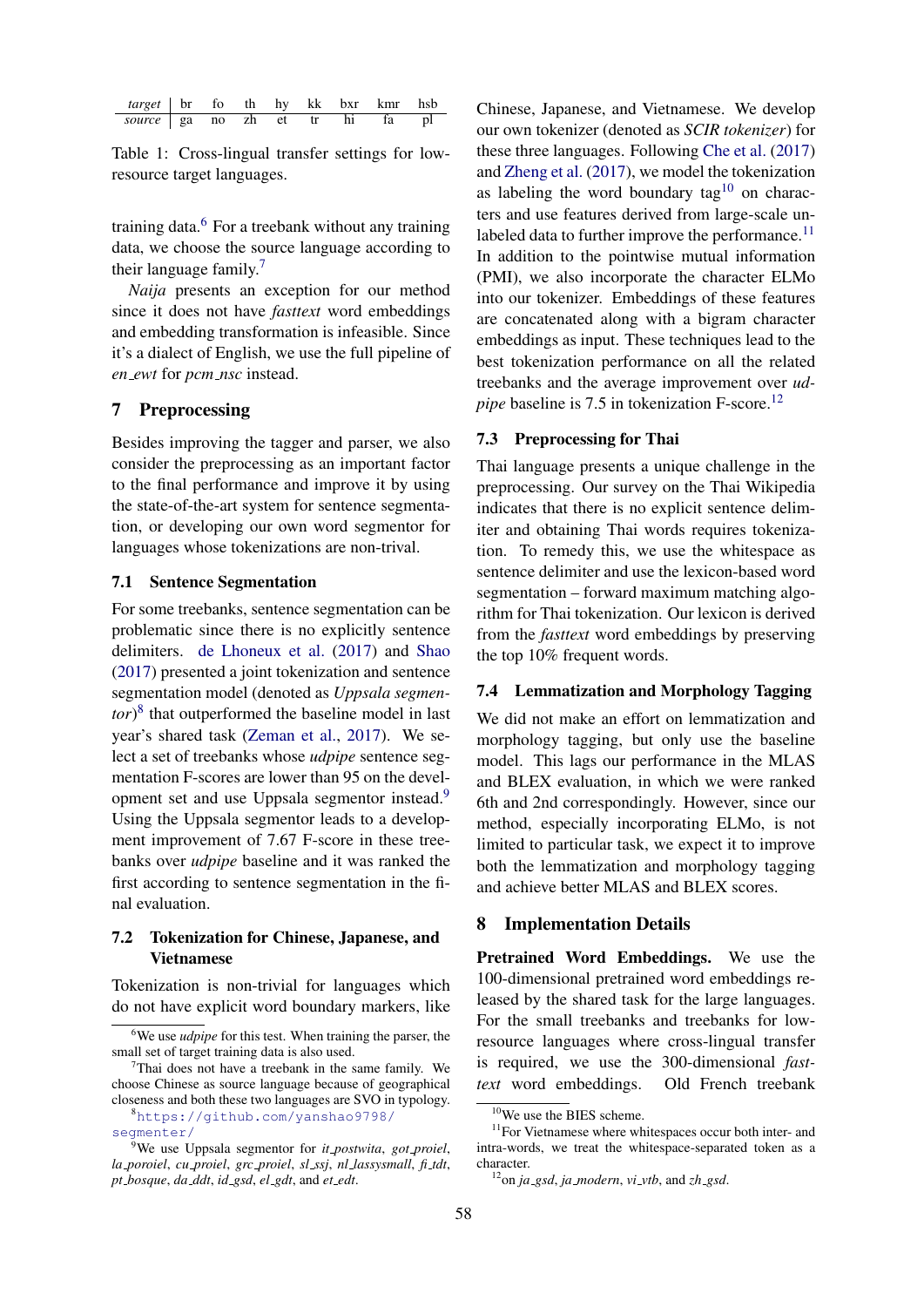<span id="page-4-0"></span>

(b) The effects of ELMo on dependency parsing

Figure 1: The effects of ELMo. Treebanks are sorted from the smallest to the largest.

(*fro srcmf*) presents the only exceptions and we use the French embeddings instead. For all the embeddings, we only use 10% of the most frequent words.

ELMo. We use the same hyperparameter set-tings as [Peters et al.](#page-8-3) [\(2018\)](#page-8-3) for BiLSTM $^{(LM)}$  and the character CNN. We train their parameters as training a bidirectional language model on a set of 20-million-words data randomly sampled from the raw text released by the shared task for each language. Similar to [Peters et al.](#page-8-3) [\(2018\)](#page-8-3), we use the *sample softmax* technique to make training on large vocabulary feasible [\(Jean et al.,](#page-7-13) [2015\)](#page-7-13). However, we use a window of 8192 words surrounding the target word as negative samples and it shows better performance in our preliminary experiments. The training of ELMo on one language takes roughly 3 days on an NVIDIA P100 GPU.

Biaffine Parser. We use the same hyperparameter settings as [Dozat et al.](#page-7-0) [\(2017\)](#page-7-0). When trained with ELMo, we use a dropout of 33% on the projected vectors.

SCIR Tokenizer. We use a 50-dimensional character bigram embeddings. For the character ELMo whose input is a character, the language model predict next character in the same way as the word ELMo. The final model is an ensemble of five single tokenizers.

Uppsala Segmentor. We use the default settings for the Uppsala segmentor and the final model is an ensemble of three single segmentors.

#### 9 Results

# 9.1 Effects of ELMo

We study the effect of ELMo on the large treebanks and report the results of a single tagger and parser with and without ELMo. Figure [1a](#page-4-0) shows the tagging results on the development set and Figure [1b](#page-4-0) shows the parsing results. Using ELMo in the tagger leads to a macro-averaged improvement of 0.56% in UPOS and the macro-averaged error reduction is 17.83%. Using ELMo in the parser leads to a macro-averaged improvement of 0.84% in LAS and the macro-averaged error reduction is 7.88%.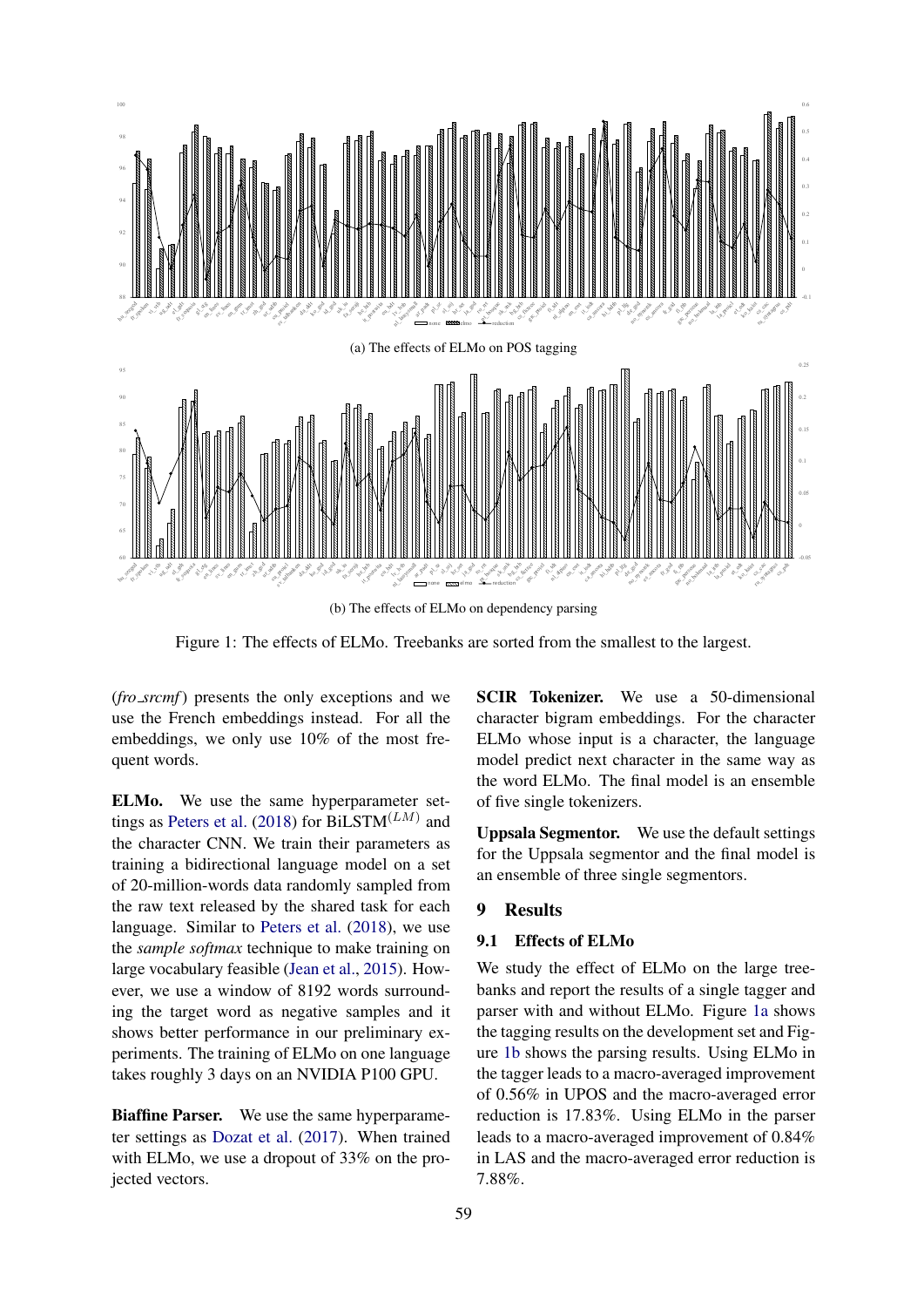<span id="page-5-1"></span>

Figure 2: The effects of ensemble on dependency parsing. Treebanks are sorted according to the number of training sentences from left to right.

<span id="page-5-2"></span>

|                 |                | <i>nl</i> apino lassysmall $\parallel$ <i>sv</i> lines talbanken $\parallel$ <i>ko</i> gsd |                                                                   |     |                                             |  |                    |     | kaist $\parallel$ <i>it</i> isdt     | postwita |
|-----------------|----------------|--------------------------------------------------------------------------------------------|-------------------------------------------------------------------|-----|---------------------------------------------|--|--------------------|-----|--------------------------------------|----------|
| $# train$ 12.2  |                | 5.8                                                                                        | $\ $ # train 2.7 4.3 $\ $                                         |     |                                             |  |                    |     | # train $4.4$ $23.0$    # train 13.1 | 5.4      |
|                 | single $91.87$ | 86.82    single 84.64 86.39    single 82.05 <b>87.83</b>    single <b>92.01</b>            |                                                                   |     |                                             |  |                    |     |                                      | 80.79    |
| concat. $92.08$ |                | 89.34                                                                                      | concat. 85.76 86.77 concat. 83.73 87.61 concat. 91.80 82.54       |     |                                             |  |                    |     |                                      |          |
|                 |                |                                                                                            |                                                                   |     |                                             |  |                    |     |                                      |          |
|                 |                | en                                                                                         | ewt                                                               |     | gum lines $\parallel$ fr gsd sequoia spoken |  |                    |     |                                      |          |
|                 |                | # train                                                                                    | 12.5                                                              | 2.9 | 2.7                                         |  | # train $14.6$ 2.2 | 1.2 |                                      |          |
|                 |                |                                                                                            | single $88.75$ $86.52$ $83.86$ single $91.64$ $91.44$             |     |                                             |  |                    |     | 79.06                                |          |
|                 |                |                                                                                            | concat. 88.74 85.65 <b>85.30</b> concat. 91.44 90.51 <b>81.99</b> |     |                                             |  |                    |     |                                      |          |
|                 |                |                                                                                            |                                                                   |     |                                             |  |                    |     |                                      |          |

Table 2: The developement performance with cross-domain concatenation for languages which has multiple treebanks. *single* means training the parser on it own treebank without concatenation. *# train* shows the number of training sentences in the treebank measured in thousand.

ELMo improves the tagging performance almost on every treebank, except for *zh gsd* and *gl ctg*. Similar trends are witnessed in the parsing experiments with *ko kaist* and *pl lfg* being the only treebanks where ELMo slightly worsens the performance.

We also study the relative improvements in dependence on the size of the treebank. The line in Figure [1a](#page-4-0) and Figure [1b](#page-4-0) shows the error reduction from using ELMo on each treebank. However, no clear relation is revealed between the treebank size and the gains using ELMo.

#### 9.2 Effects of Ensemble

We also test the effect of ensemble and show the results in Figure [2.](#page-5-1) Parser ensemble leads to an averaged improvement of 0.55% in LAS and the averaged error reduction is 4.0%. These results indicate that ensemble is an effective way to improve the parsing performance. The relationship between gains using ensemble and treebank size is also studied in this figure and the trend is that small treebank benefit more from the ensemble. We address this to the fact that the ensemble improves the model's generalization ability in which the parser trained on small treebank is weak due to overfitting.

# <span id="page-5-0"></span>9.3 Effects of Treebank Concatenation

As mentioned in Section [5,](#page-2-1) we study the effects of both the *cross-domain concatenation* and *crosslingual concatenation*.

For the main of the case of the term<br>and the case of the state of the state of the state of the state of the<br>state of the state of the state of the number of the state of<br>train 44 230 87.83 angle 92.01 82.79<br>The case of t Cross-Domain Concatenation. For the treebanks which have development set, the development performances are shown in Table [2.](#page-5-2) Numbers of sentences in the training set are also shown in this table. The general trend is that for the treebank with small training set, cross-domain concatenation achieves better performance. While for those with large training set, concatenation does not improve the performance or even worsen the results.

For the small treebanks which do not have development set, the 5 fold cross validation results are shown in Table [3](#page-6-0) in which concatenation improves most of the treebanks except for *gl treegal*.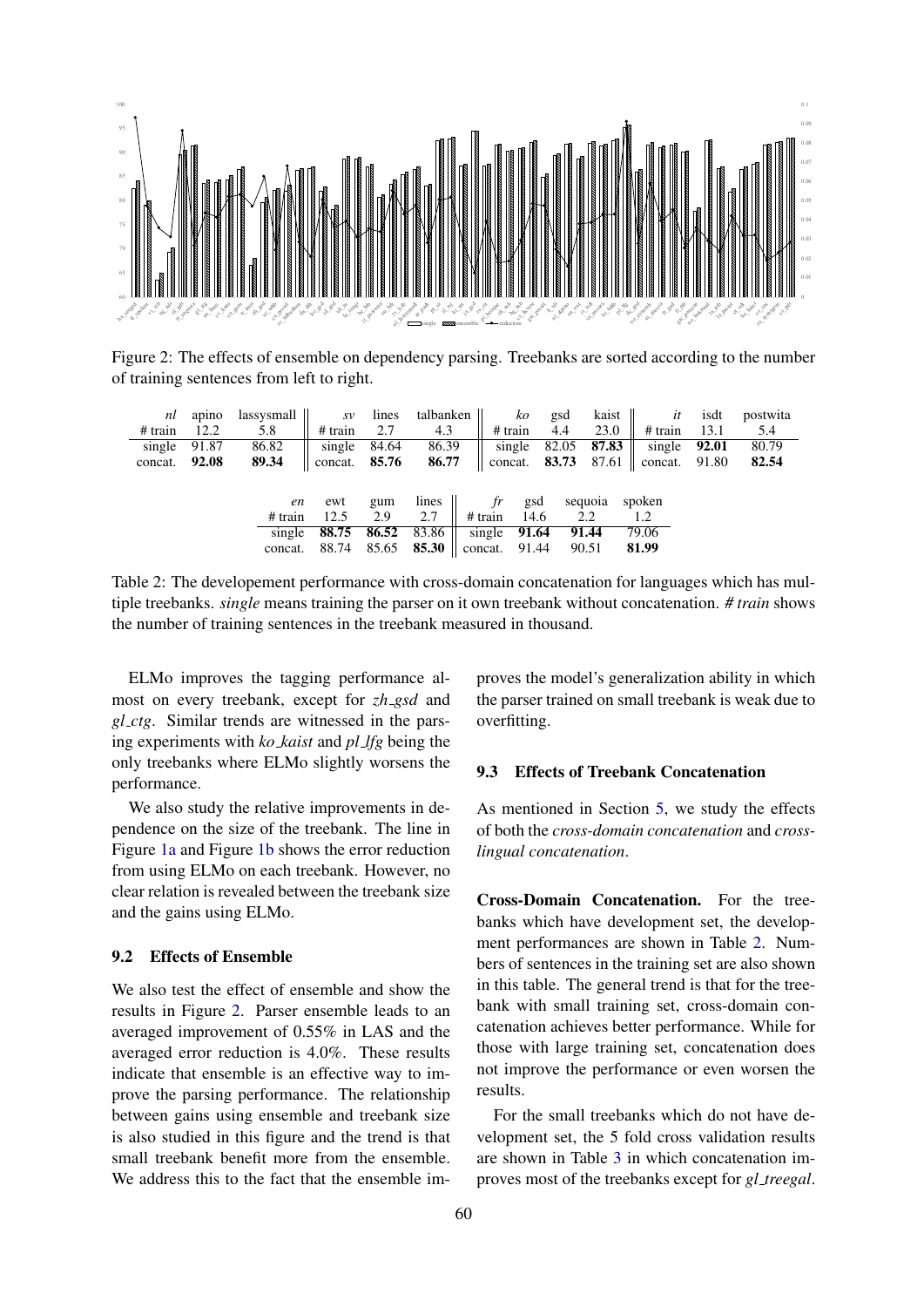<span id="page-6-0"></span>

|         | treegal       | la                          | perseus | n <sub>O</sub>               | nvnorsklia | ru         | taiga       |         | sst       |
|---------|---------------|-----------------------------|---------|------------------------------|------------|------------|-------------|---------|-----------|
| # train | $0.6^{\circ}$ | # train                     |         | # train                      |            | # train    | 0.9         | # train | 2.1       |
| treegal | 66.71         | perseus                     |         | 44.05    nynorsklia          | 51.05      |            | taiga 54.70 |         | sst 55.15 |
| $+ctg$  |               | $56.73$ $\parallel$ +proiel |         | $50.78$ $\parallel$ +nynorsk | 58.49      | +syntagrus | 60.75       | $+$ ssi | 59.52     |

<span id="page-6-1"></span>Table 3: The 5-fold cross validation results for the cross-domain concatenation of treebank which does not have development set.

| $\log$ -udt       |                                                                    | uk_iu | ga_idt |                                               | sme_giella |
|-------------------|--------------------------------------------------------------------|-------|--------|-----------------------------------------------|------------|
| $\mu$ g_udt 69.27 |                                                                    |       |        | uk_iu $88.84$    ga_idt $62.84$    sme_giella | 66.33      |
|                   | +tr_imst 19.27    +ru_syntagus $90.74$    +en_ewt 51.00    +fi_ftb |       |        |                                               | 59.86      |

Table 4: Cross-lingual concatenation results. The results for *ug udt* and *uk iu* are obtained on the development set. The results for *ga idt* and *sme giella* are obtained with *udpipe* by 5-fold cross validation.

<span id="page-6-2"></span>

|               | $\Delta$ -sent. | udpipe | uppsala |
|---------------|-----------------|--------|---------|
| fi_tdt        | $+0.69$         | 88.13  | 88.67   |
| et edt        | $+1.22$         | 86.33  | 86.36   |
| nl_lassysmall | $+1.39$         | 88.08  | 88.60   |
| da_ddt        | +1.56           | 86.21  | 86.51   |
| el_gdt        | $+1.57$         | 90.08  | 89.96   |
| cu_proiel     | $+1.72$         | 72.79  | 74.04   |
| pt_bosque     | $+1.83$         | 90.73  | 90.20   |
| id_gsd        | $+2.46$         | 74.14  | 78.83   |
| la_proiel     | +4.82           | 73.21  | 74.22   |
| got_proiel    | $+5.36$         | 67.55  | 68.40   |
| grc_proiel    | $+5.86$         | 79.67  | 80.72   |
| sl_ssi        | +18.81          | 88.43  | 92.27   |
| it_postwita   | $+30.40$        | 74.91  | 79.26   |
|               | $\Delta$ -word  | udpipe | scir    |
| ja_gsd        | $+4.07$         | 80.53  | 85.23   |
| zh_gsd        | $+7.16$         | 66.16  | 75.78   |
| vi_vtb        | $+9.02$         | 48.58  | 57.53   |

Table 5: The effects of improved preprocessing on the parsing performance. The first block shows the effects of sentence segmentation improvement. ∆-sent. means the sentence segmentation F-score difference between Uppsala segmentor and *udpipe*. The second block shows the effects of word segmentation improvement. ∆-word means the word segmentation in F-score difference between SCIR tokenizer and *udpipe*.

Cross-Lingual Concatenation. The experimental results of cross-lingual concatenation are shown in Table [4.](#page-6-1) Unfortunately, concatenating treebanks from different languages only achieves improved performance on *uk\_iu*. This results also indicate that in cross lingual parsing, sophisticated methods like word embeddings transfer [\(Guo et al.,](#page-7-6) [2015,](#page-7-6) [2016b\)](#page-7-14) and treebank transfer [\(Guo et al.,](#page-7-11) [2016a\)](#page-7-11) are still necessary.

#### 9.4 Effects of Better Preprocessing

We also study how preprocessing contributes to the final parsing performance. The experimental results on the development set are shown in Table [5.](#page-6-2) From this table, the performance of word segmentation is almost linearly correlated with the final performance. Similar trends on sentence segmentation performance are witnessed but *el gdt* and *pt bosque* presents some exceptions where better preprocess leads drop in the final parsing performance.

## 9.5 Parsing Strategies and Test Set Evaluation

Using the development set and cross validation, we choose the best model and data combination and the choices are shown in Table [6](#page-9-0) along with the test evaluation. From this table, we can see that our system gains more improvements when both ELMo and parser ensemble are used. For some treebanks, concatenation also contributes to the improvements. Parsing Japanese, Vietnamese, and Chinese clearly benefits from better word segmentation. Since most of the participant teams use single parser for their system, we also remove the parser ensemble and do a post-contest evaluation. The results are also shown in this table. Our system without ensemble achieves an macroaveraged LAS of 75.26, which unofficially ranks the first according to LAS in the shared task.

We report the time and memory consumption. A full run over the 82 test sets on the TIRA virtual machine [\(Potthast et al.,](#page-8-9) [2014\)](#page-8-9) takes about 40 hours and consumes about 4G RAM memory.

# 10 Conclusion

Our system submitted to the CoNLL 2018 shared task made several improvements on last year's winning system from [Dozat et al.](#page-7-0) [\(2017\)](#page-7-0), including incorporating deep contextualized word embeddings, parser ensemble, and treebank concatenation. Experimental results on the development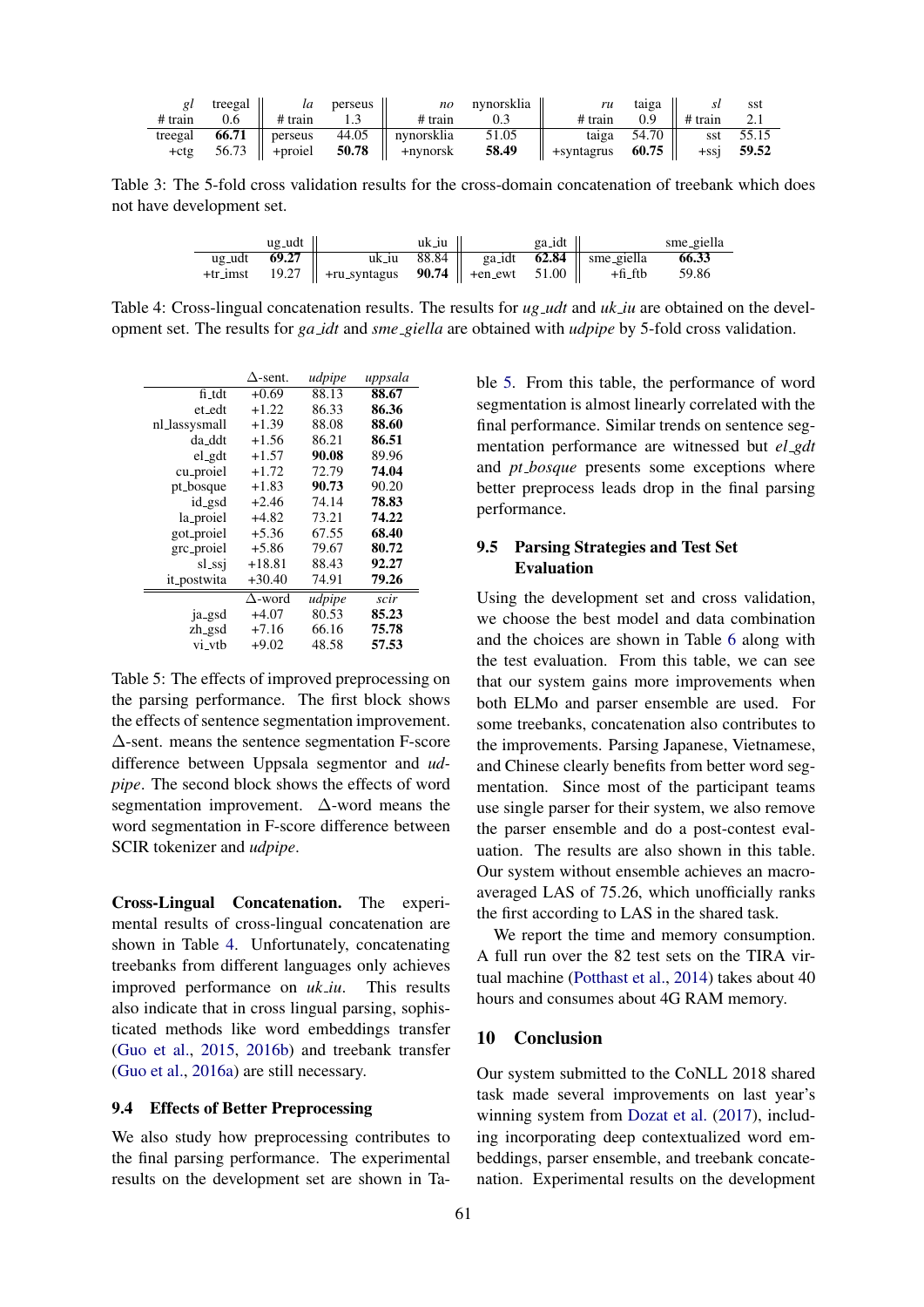set show the effectiveness of our methods. Using these techniques, our system achieved an averaged LAS of 75.84% and obtained the first place in LAS in the final evaluation.

# 11 Credits

There are a few references we would like to give proper credit, especially to data providers: the core Universal Dependencies paper from LREC 2016 [\(Nivre et al.,](#page-7-15) [2016\)](#page-7-15), the UD version 2.2 datasets [\(Nivre et al.,](#page-8-10) [2018\)](#page-8-10), the baseline *udpipe* model released by [Straka et al.](#page-8-11) [\(2016\)](#page-8-11), the deep contextualized word embeddings code released by [Peters](#page-8-3) [et al.](#page-8-3) [\(2018\)](#page-8-3), the biaffine tagger and parser released by [Dozat et al.](#page-7-0) [\(2017\)](#page-7-0), the joint sentence segmentor and tokenizer released by [de Lhoneux](#page-7-12) [et al.](#page-7-12) [\(2017\)](#page-7-12), and the evaluation platform TIRA [\(Potthast et al.,](#page-8-9) [2014\)](#page-8-9).

#### Acknowledgments

We thank the reviewers for their insightful comments, and the HIT-SCIR colleagues for the coordination on the machine usage. This work was supported by the National Key Basic Research Program of China via grant 2014CB340503 and the National Natural Science Foundation of China (NSFC) via grant 61300113 and 61632011.

## References

- <span id="page-7-5"></span>Waleed Ammar, George Mulcaire, Miguel Ballesteros, Chris Dyer, and Noah Smith. 2016. Many languages, one parser. *TACL* 4.
- <span id="page-7-8"></span>Anders Bjorkelund, Agnieszka Falenska, Xiang ¨ Yu, and Jonas Kuhn. 2017. [Ims at the](http://www.aclweb.org/anthology/K17-3004) [conll 2017 ud shared task: Crfs and percep](http://www.aclweb.org/anthology/K17-3004)[trons meet neural networks.](http://www.aclweb.org/anthology/K17-3004) In *Proc. of the CoNLL 2017 Shared Task: Multilingual Parsing from Raw Text to Universal Dependencies*. [http://www.aclweb.org/anthology/K17-3004.](http://www.aclweb.org/anthology/K17-3004)
- <span id="page-7-9"></span>Piotr Bojanowski, Edouard Grave, Armand Joulin, and Tomas Mikolov. 2016. [Enriching word vectors](http://arxiv.org/abs/1607.04606) [with subword information.](http://arxiv.org/abs/1607.04606) *CoRR* abs/1607.04606. [http://arxiv.org/abs/1607.04606.](http://arxiv.org/abs/1607.04606)
- <span id="page-7-7"></span>Wanxiang Che, Jiang Guo, Yuxuan Wang, Bo Zheng, Huaipeng Zhao, Yang Liu, Dechuan Teng, and Ting Liu. 2017. [The hit-scir system for end-to](http://www.aclweb.org/anthology/K17-3005)[end parsing of universal dependencies.](http://www.aclweb.org/anthology/K17-3005) In *Proc. of the CoNLL 2017 Shared Task: Multilingual Parsing from Raw Text to Universal Dependencies*. [http://www.aclweb.org/anthology/K17-3005.](http://www.aclweb.org/anthology/K17-3005)
- <span id="page-7-12"></span>Miryam de Lhoneux, Yan Shao, Ali Basirat, Eliyahu Kiperwasser, Sara Stymne, Yoav Goldberg, and

Joakim Nivre. 2017. [From raw text to univer](http://www.aclweb.org/anthology/K17-3022)[sal dependencies - look, no tags!](http://www.aclweb.org/anthology/K17-3022) In *Proc. of the CoNLL 2017 Shared Task: Multilingual Parsing from Raw Text to Universal Dependencies*. [http://www.aclweb.org/anthology/K17-3022.](http://www.aclweb.org/anthology/K17-3022)

- <span id="page-7-1"></span>Timothy Dozat and Christopher D. Manning. 2016. Deep biaffine attention for neural dependency parsing. *CoRR* abs/1611.01734.
- <span id="page-7-0"></span>Timothy Dozat, Peng Qi, and Christopher D. Manning. 2017. Stanford's graph-based neural dependency parser at the conll 2017 shared task. In *Proc. of CoNLL 2017 Shared Task: Multilingual Parsing from Raw Text to Universal Dependencies*.
- <span id="page-7-11"></span>Jiang Guo, Wanxiang Che, Haifeng Wang, [A universal frame](http://www.aclweb.org/anthology/C16-1002)[work for inductive transfer parsing across](http://www.aclweb.org/anthology/C16-1002)<br>multi-typed treebanks. In Proc. of Coling. [multi-typed treebanks.](http://www.aclweb.org/anthology/C16-1002) [http://www.aclweb.org/anthology/C16-1002.](http://www.aclweb.org/anthology/C16-1002)
- <span id="page-7-6"></span>Jiang Guo, Wanxiang Che, David Yarowsky, Haifeng Wang, and Ting Liu. 2015. Cross-lingual dependency parsing based on distributed representations. In *Proc. of ACL*.
- <span id="page-7-14"></span>Jiang Guo, Wanxiang Che, David Yarowsky, Haifeng Wang, and Ting Liu. 2016b. A representation learning framework for multi-source transfer parsing. In *AAAI*. pages 2734–2740.
- <span id="page-7-13"></span>Sébastien Jean, Kyunghyun Cho, Roland Memisevic, and Yoshua Bengio. 2015. [On us](http://www.aclweb.org/anthology/P15-1001)ing very large target vocabulary for neu-<br>ral machine translation. In Proc. of ACL. [ral machine translation.](http://www.aclweb.org/anthology/P15-1001) [http://www.aclweb.org/anthology/P15-1001.](http://www.aclweb.org/anthology/P15-1001)
- <span id="page-7-10"></span>Yijia Liu, Wanxiang Che, Huaipeng Zhao, Bing Qin, and Ting Liu. 2018a. [edge for search-based structured prediction.](http://arxiv.org/abs/1805.11224) *CoRR* abs/1805.11224. [http://arxiv.org/abs/1805.11224.](http://arxiv.org/abs/1805.11224)
- <span id="page-7-3"></span>Yijia Liu, Yi Zhu, Wanxiang Che, Bing Qin, Nathan Schneider, and Noah A. Smith. 2018b. [Parsing](http://aclweb.org/anthology/N18-1088) [tweets into universal dependencies.](http://aclweb.org/anthology/N18-1088) In *Proc. of NAACL*. [http://aclweb.org/anthology/N18-1088.](http://aclweb.org/anthology/N18-1088)
- <span id="page-7-2"></span>Xuezhe Ma and Eduard Hovy. 2017. [Neu](http://www.aclweb.org/anthology/I17-1007)[ral probabilistic model for non-projective](http://www.aclweb.org/anthology/I17-1007) [mst parsing.](http://www.aclweb.org/anthology/I17-1007) In *Proc. of IJCNLP*. [http://www.aclweb.org/anthology/I17-1007.](http://www.aclweb.org/anthology/I17-1007)
- <span id="page-7-4"></span>Xuezhe Ma, Zecong Hu, Jingzhou Liu, Nanyun Peng, Graham Neubig, and Eduard H. Hovy. 2018. [Stack](http://arxiv.org/abs/1805.01087)[pointer networks for dependency parsing.](http://arxiv.org/abs/1805.01087) *CoRR* abs/1805.01087. [http://arxiv.org/abs/1805.01087.](http://arxiv.org/abs/1805.01087)
- <span id="page-7-15"></span>Joakim Nivre, Marie-Catherine de Marneffe, Filip Ginter, Yoav Goldberg, Jan Hajič, Christopher Manning, Ryan McDonald, Slav Petrov, Sampo Pyysalo, Natalia Silveira, Reut Tsarfaty, and Daniel Zeman. 2016. Universal Dependencies v1: A multilingual treebank collection. In *Proc. of LREC-2016*.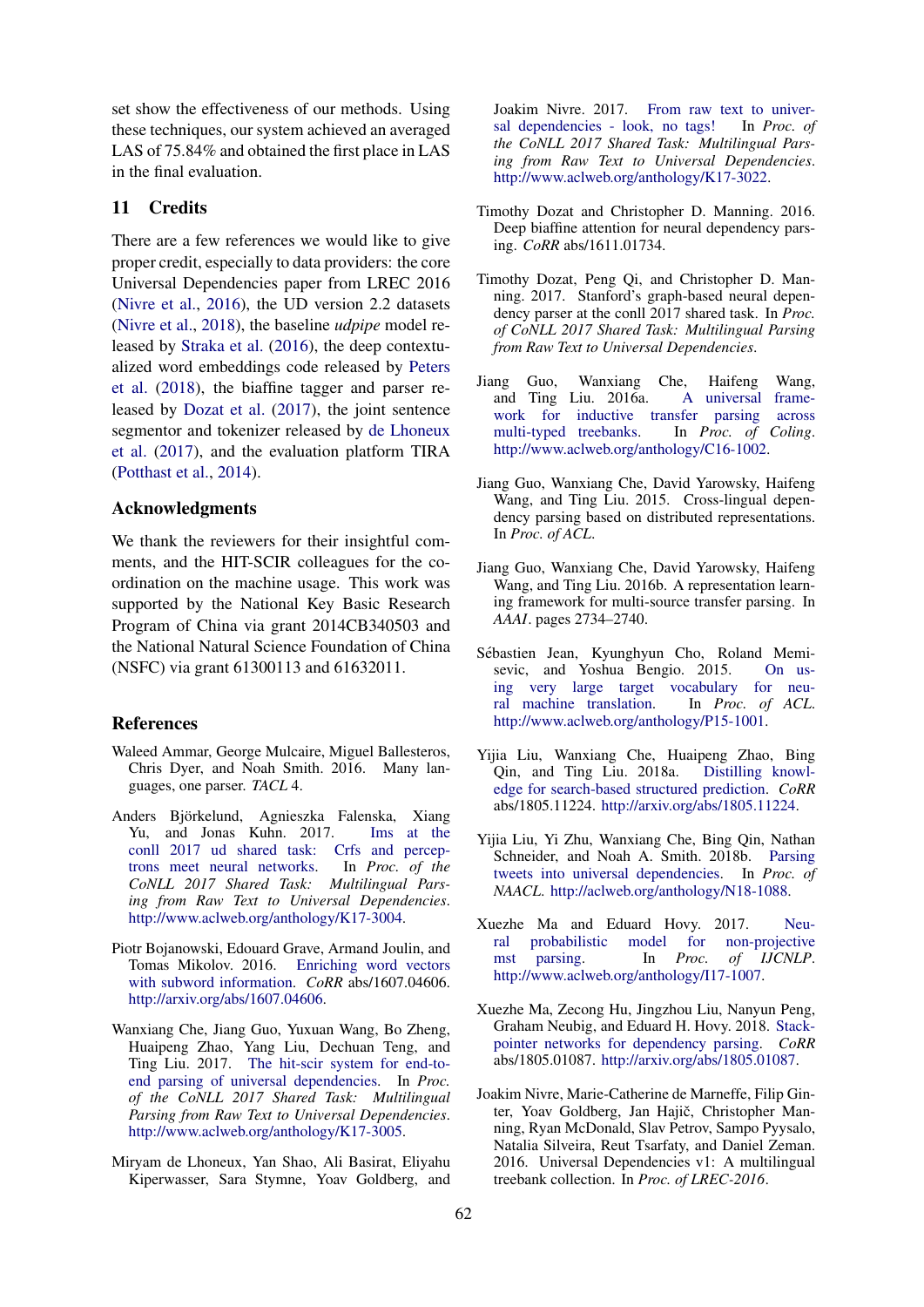- <span id="page-8-10"></span>Joakim Nivre et al. 2018. Universal Dependencies 2.2. LINDAT/CLARIN digital library at the Institute of Formal and Applied Linguistics, Charles University, Prague, [http://hdl.handle.net/](http://hdl.handle.net/11234/ SUPPLY THE NEW PERMANENT ID HERE!) [11234/SUPPLYTHENEWPERMANENTIDHERE!](http://hdl.handle.net/11234/ SUPPLY THE NEW PERMANENT ID HERE!)
- <span id="page-8-3"></span>Matthew Peters, Mark Neumann, Mohit Iyyer, Matt Gardner, Christopher Clark, Kenton Lee, and Luke Zettlemoyer. 2018. [Deep contextualized](http://aclweb.org/anthology/N18-1202) [word representations.](http://aclweb.org/anthology/N18-1202) In *Proc. of NAACL*. [http://aclweb.org/anthology/N18-1202.](http://aclweb.org/anthology/N18-1202)
- <span id="page-8-9"></span>Martin Potthast, Tim Gollub, Francisco Rangel, Paolo Rosso, Efstathios Stamatatos, and Benno Stein. 2014. [Improving the reproducibility of PAN's](https://doi.org/10.1007/978-3-319-11382-1_{}22) [shared tasks: Plagiarism detection, author iden](https://doi.org/10.1007/978-3-319-11382-1_{}22)[tification, and author profiling.](https://doi.org/10.1007/978-3-319-11382-1_{}22) In Evangelos Kanoulas, Mihai Lupu, Paul Clough, Mark Sanderson, Mark Hall, Allan Hanbury, and Elaine Toms, editors, *Information Access Evaluation meets Multilinguality, Multimodality, and Visualization. 5th International Conference of the CLEF Initiative (CLEF 14)*. Springer, Berlin Heidelberg New York, pages 268–299. [https://doi.org/10.1007/978-3-319-](https://doi.org/10.1007/978-3-319-11382-1_{}22) [11382-1](https://doi.org/10.1007/978-3-319-11382-1_{}22) 22.
- <span id="page-8-6"></span>Nils Reimers and Iryna Gurevych. 2017. Reporting score distributions makes a difference: Performance study of lstm-networks for sequence tagging. In *Proc. of EMNLP*.
- <span id="page-8-7"></span>Yan Shao. 2017. [Cross-lingual word segmen](http://arxiv.org/abs/1709.03756)[tation and morpheme segmentation as se](http://arxiv.org/abs/1709.03756)[quence labelling.](http://arxiv.org/abs/1709.03756) *CoRR* abs/1709.03756. [http://arxiv.org/abs/1709.03756.](http://arxiv.org/abs/1709.03756)
- <span id="page-8-2"></span>Tianze Shi, Liang Huang, and Lillian Lee. 2017a. [Fast\(er\) exact decoding and global training](https://www.aclweb.org/anthology/D17-1002) [for transition-based dependency parsing via](https://www.aclweb.org/anthology/D17-1002)<br>a minimal feature set. In *Proc. of EMNLP*. [a minimal feature set.](https://www.aclweb.org/anthology/D17-1002) [https://www.aclweb.org/anthology/D17-1002.](https://www.aclweb.org/anthology/D17-1002)
- <span id="page-8-4"></span>Tianze Shi, Felix G. Wu, Xilun Chen, and Yao Cheng. 2017b. [Combining global models for](http://www.aclweb.org/anthology/K17-3003) [parsing universal dependencies.](http://www.aclweb.org/anthology/K17-3003) In *Proc. of the CoNLL 2017 Shared Task: Multilingual Parsing from Raw Text to Universal Dependencies*. [http://www.aclweb.org/anthology/K17-3003.](http://www.aclweb.org/anthology/K17-3003)
- <span id="page-8-5"></span>Samuel L. Smith, David H. P. Turban, Steven Hamblin, and Nils Y. Hammerla. 2017. [Offline bilin](http://arxiv.org/abs/1702.03859)[gual word vectors, orthogonal transformations and](http://arxiv.org/abs/1702.03859) [the inverted softmax.](http://arxiv.org/abs/1702.03859) *CoRR* abs/1702.03859. [http://arxiv.org/abs/1702.03859.](http://arxiv.org/abs/1702.03859)
- <span id="page-8-11"></span>Milan Straka, Jan Hajič, and Jana Straková. 2016. UD-Pipe: trainable pipeline for processing CoNLL-U files performing tokenization, morphological analysis, POS tagging and parsing. In *Proc. of LREC-2016*.
- <span id="page-8-0"></span>Daniel Zeman, Jan Hajič, Martin Popel, Martin Potthast, Milan Straka, Filip Ginter, Joakim Nivre, and Slav Petrov. 2018. CoNLL 2018 Shared Task: Multilingual Parsing from Raw Text to Universal Dependencies. In *Proc. of the CoNLL 2018 Shared*

*Task: Multilingual Parsing from Raw Text to Universal Dependencies*.

- <span id="page-8-1"></span>Daniel Zeman, Martin Popel, Milan Straka, Jan Hajič, Joakim Nivre, Filip Ginter, Juhani Luotolahti, Sampo Pyysalo, Slav Petrov, Martin Potthast, Francis Tyers, Elena Badmaeva, Memduh Gökırmak, Anna Nedoluzhko, Silvie Cinková, Jan Hajič jr., Jaroslava Hlaváčová, Václava Kettnerová, Zdeňka Urešová, Jenna Kanerva, Stina Ojala, Anna Missilä, Christopher Manning, Sebastian Schuster, Siva Reddy, Dima Taji, Nizar Habash, Herman Leung, Marie-Catherine de Marneffe, Manuela Sanguinetti, Maria Simi, Hiroshi Kanayama, Valeria de Paiva, Kira Droganova, Héctor Martínez Alonso, Cağrı Cöltekin, Umut Sulubacak, Hans Uszkoreit, Vivien Macketanz, Aljoscha Burchardt, Kim Harris, Katrin Marheinecke, Georg Rehm, Tolga Kayadelen, Mohammed Attia, Ali Elkahky, Zhuoran Yu, Emily Pitler, Saran Lertpradit, Michael Mandl, Jesse Kirchner, Hector Fernandez Alcalde, Jana Strnadova, Esha Banerjee, Ruli Manurung, Antonio Stella, Atsuko Shimada, Sookyoung Kwak, Gustavo Mendonça, Tatiana Lando, Rattima Nitisaroj, and Josie Li. 2017. CoNLL 2017 Shared Task: Multilingual Parsing from Raw Text to Universal Dependencies.
- <span id="page-8-8"></span>Bo Zheng, Wanxiang Che, Jiang Guo, and Ting Liu. 2017. Enhancing lstm-based word segmentation using unlabeled data. In *Chinese Computational Linguistics and Natural Language Processing Based on Naturally Annotated Big Data*.